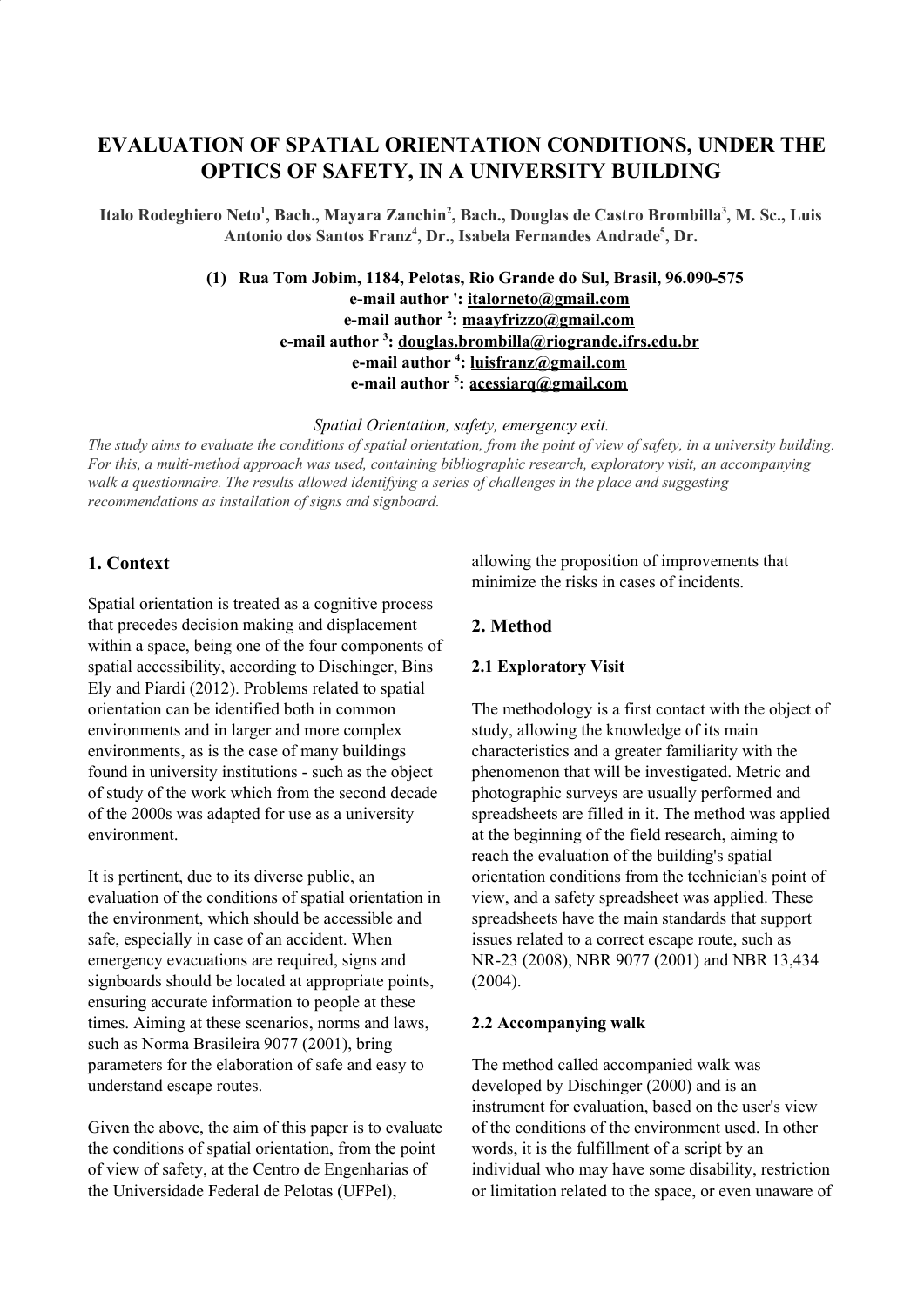the building. As the problems analyzed in this research are related to spatial orientation, activities related to difficult to locate spaces within the building were defined.

### **2.3 Questionnaire**

The question script of a questionnaire should be answered individually, without interruption of the interviewer or any outside help, this being the main difference related to the interview method. The questionnaire was prepared in online format and available for completion for one week. The questionnaire was conducted with university students who attend or have already used some space of the building under analysis. The objective was to know the needs of individuals with different abilities and disabilities and to evaluate the conditions of spatial orientation and safety of the university environment under study.

## **3. Results**

From the data obtained by the three applied methods, a discussion about them can be held. Approximately 35% of respondents report that security is generally fair. However, only 33% of people know where the emergency exit is. This can be observed in the accompanied tour, where four of the six guests found the place after searching for them, not knowing where it is initially.

Observing the results obtained from the exploratory visit, it is noted that there is no sign, in the whole building, related to safety or emergency exit. Among many others, this may be one of the reasons why 20% of people report in the questionnaire that there is no escape route prepared for claims in the building under study.

The emergency exit from the building under review has two essential devices for such an environment: fire doors and artificial motion-activated lights. According to the participants of the tour accompanied by these devices it was possible to identify the environment, although they tried other doors before confirming their opinions. Inside the exit, no signs or collective fire protection equipment were found.

In addition to these devices, the exploratory visit

identified others, which are not desired: objects that serve as obstacles. Tables, chairs, clothes, cabinets, dumpsters and personal utensils were identified. These, in moments of panic, hinder the quick reasoning for the abandonment of the building, and can lead to deaths in case of accidents. To solve the problems encountered first would be the placement of plates, as demonstrated by NBR 13.434 (2004).

Still, other questions were raised in the questionnaire, such as: lectures from the city Fire Department about how to behave when there are accidents; creation of research and extension projects for a more detailed study of the concepts analyzed in this work and finally a discipline common to all engineering that dealt with safety, covering concepts such as emergency exits, fire protection equipment and occurrence of claims.

After being asked how they consider the signs and signboards of the analyzed building, most participants believe they are not good (62.5% - bad and very bad). Also, it is noteworthy that approximately 10% of respondents report not having plaques in the study environment.

In agreement with the presented data, although most of the proposed environments were found, the participants of the accompanied tour reported, without exception, that the building needs signs to guide users. With these, in good use and in necessary points, would be facilitated the process of interpretation of the information provided by the environment for future displacement.

#### **4. Conclusion**

Through the accompanied walk and questionnaire methods, it was observed that most of the participants did not locate the emergency exit of the building. The reason for this is the lack of signs and signboards indicating these security mechanisms. From the results of the exploratory visit, through the safety spreadsheet, it was found that these signs do not exist, converging with what was observed in the other two methods. Thus, it can be concluded that, regarding safety, the conditions of spatial orientation are poor and need improvement.

Evidencing the problems, the basic solution for correcting the nonconformities related to spatial